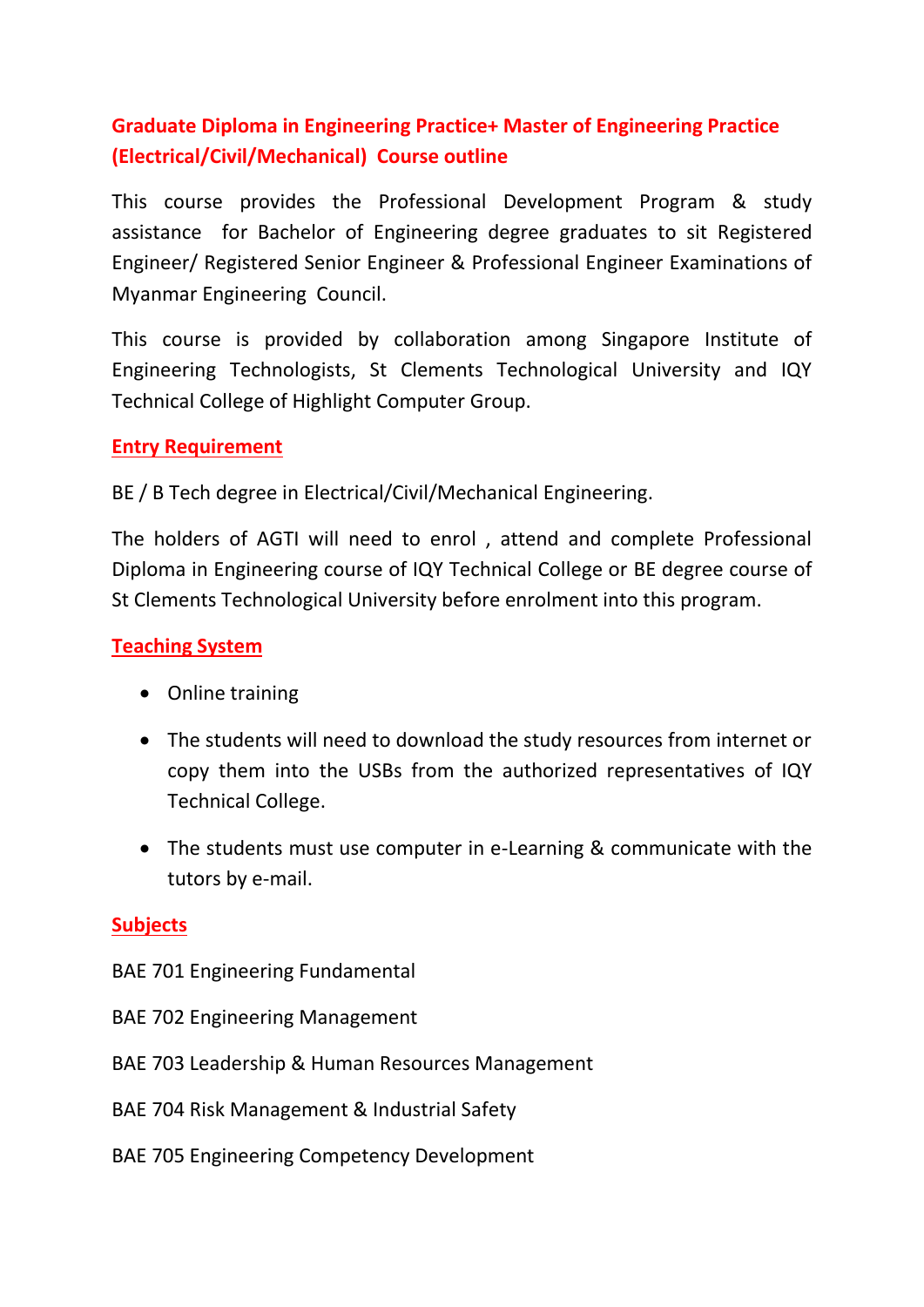BAE 706 Engineering Report Writing

- BAE 707 Engineering Ethics
- BAE 708 Engineering Knowledge
- BAE 709 Engineering Portfolio
- BAE 710 Engineering Project Report

#### **Assessment**

The following units are assessed by tests & assignments.

- BAE 702 Engineering Management
- BAE 703 Leadership & Human Resources Management
- BAE 704 Risk Management & Industrial Safety
- BAE 706 Engineering Report Writing

The following units assist the candidates to sit Myanmar Engineering Council Examinations & Professional Assessment.

- BAE 701 Engineering Fundamental
- BAE 705 Engineering Competency Development
- BAE 707 Engineering Ethics
- BAE 708 Engineering Knowledge

The candidates will need to submit the copy of their work experience records presented to Myanmar Engineering Council to complete the following units

- BAE 709 Engineering Portfolio
- BAE 710 Engineering Project

On successful completion of RE/RSE Examination, IQY Technical College & St Clements Technological University will issue Graduate Diploma in Engineering Practice.